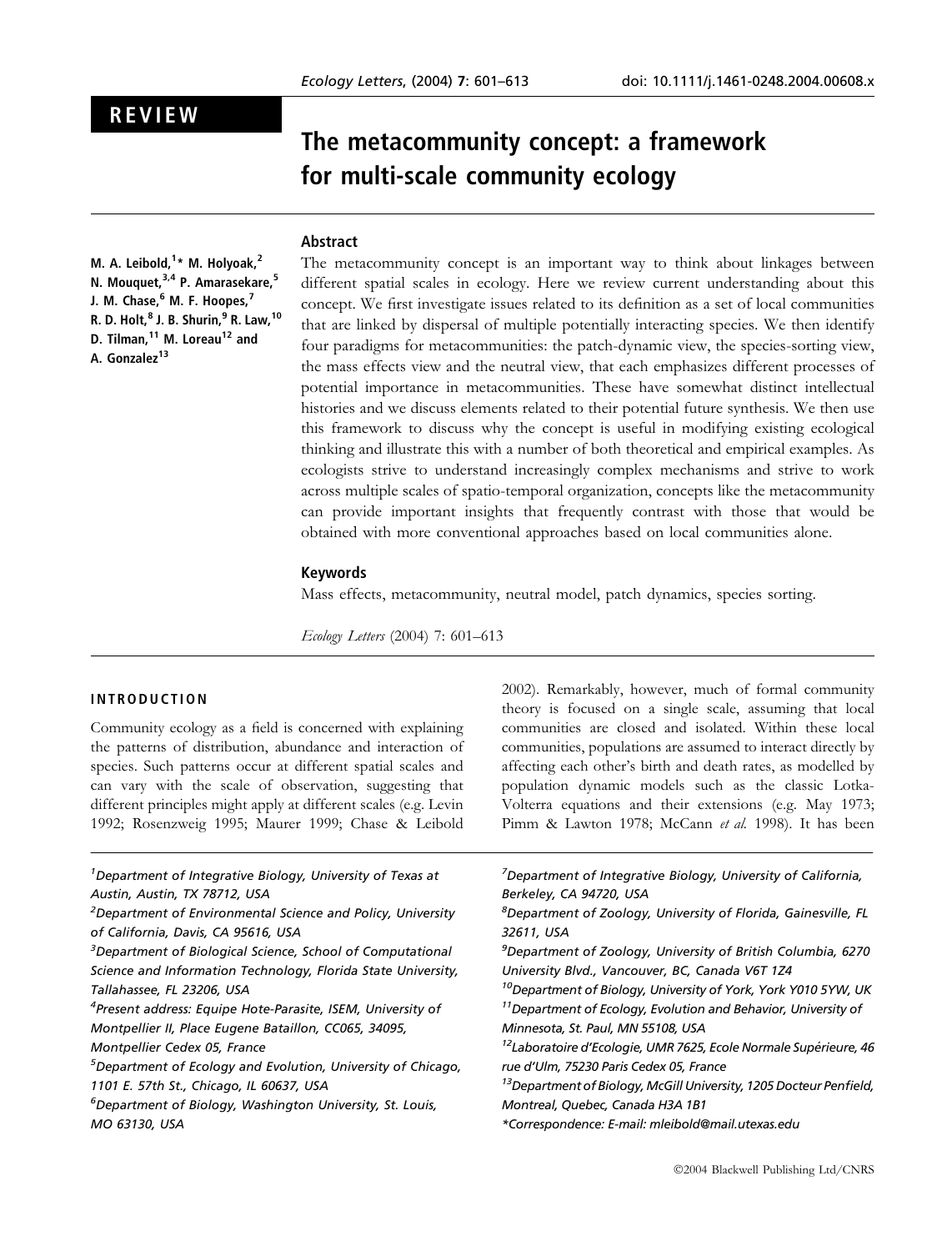recognized, however, that other ecological processes involving species interactions occur at other scales (Wiens 1989; Levin 1992; Holt 1993; Maurer 1999; Hubbell 2001). For example, species interactions can occur in a network of local communities where they affect colonization probabilities and extinction patterns at a larger scale than those typically addressed by population dynamic equations (e.g. Levins & Culver 1971; Vandermeer 1973; Crowley 1981; Holt 1997; Mouquet & Loreau 2002, 2003). The interactions and demography of local communities could also be influenced by other kinds of spatial dynamics, such as the flow of individuals that create mass effects (Shmida & Wilson 1985) and source–sink dynamics (Holt 1985; Pulliam 1988). These dynamics involve interactions among local communities at larger scales that we refer to as metacommunities.

We define a *metacommunity* as a set of local communities that are linked by dispersal of multiple potentially interacting species (Gilpin & Hanski 1991; Wilson 1992). Metacommunity theory describes processes that occur at the metacommunity scale and suggests novel ways of thinking about species interactions. Here we evaluate current knowledge about such metacommunity theory, and we discuss how it can contribute to explanations of the patterns of distribution, abundance and interaction of organisms at local as well as regional (metacommunity) scales that are larger than those addressed by more conventional community theory.

In the following synthesis, we review some simple aspects of metacommunity theory that ask how the fact that local communities are embedded in a larger regional biota affects local phenomena and patterns of variation among local communities. Embedding local communities within a metacommunity is likely to result in various spatial dynamics, which can alter local species diversity both directly and indirectly by altering local community processes that feed back to alter features of the regional biota. Most previous theoretical investigations ignored how this larger regional biota might be constrained (e.g. the fixed mainland species pool in the equilibrium theory of island biogeography, MacArthur & Wilson 1967). Therefore we also ask how metacommunity dynamics affect the attributes of these larger regional biotas, and how this effect feeds back to patterns of local variation. It is clear from the little work done to date that answers to this second question are likely to greatly alter how we interpret many ecological patterns and phenomena.

# DEFINING METACOMMUNITIES

Currently, the concept of the metacommunity is mostly theoretical and has received relatively little empirical attention. It is easy to define local communities wherein species interact by affecting each other's demographic rates and a metacommunity as a set of local communities that exchange colonists of multiple species (modified from Wilson 1992). This definition posits that there are at least two fairly discrete levels of community integration. At the local level, we can draw on a very large literature on species interactions, including conventional Lotka-Volterra models as well as their elaborations to account for nonlinear interactions and trophic structure (e.g. Murdoch & Oaten 1975; Holt 1977; Kuno 1987; Abrams & Walters 1996; Holt & Polis 1997), as well as food web interactions of the kind that may be seen in more speciose local communities (e.g. Holt et al. 1994; Leibold 1996; Holt & Polis 1997; McCann et al. 1998; Holt 2002; Bolker et al. 2003). At the regional level, dispersal among local communities occurs and can occur with variable rates. When dispersal rates are low, the primary effects will involve colonization events that can regulate the assembly history of local communities and we can draw on a sizeable literature that investigates these phenomena (MacArthur & Wilson 1967; Diamond 1975; Drake 1991; Law & Morton 1996; Belyea & Lancaster 1999; Weiher & Keddy 1999; Chase 2003; Steiner & Leibold 2004). If dispersal rates are high, we can also investigate the roles of mass effects (Shmida & Wilson 1985) and rescue effects (Brown & Kodric-Brown 1977). These mass and rescue effects modify both species abundance (e.g. source– sink dynamics; Pulliam 1988) and species interactions (Holt 1985; Danielson 1991), and consequently both could affect community structure and dynamics (Holt et al. 2003). For species that are capable of driving another species locally extinct (e.g. natural enemies or superior competitors) metapopulation theory suggests that there are both lower and upper bounds on interpatch dispersal rates at which regional persistence of both species is possible (e.g. Kareiva 1990; Amarasekare & Nisbet 2001; Mouquet & Loreau 2002, 2003).

While still in an early developmental stage, metacommunity thinking has already led to its own terminology (a guide is presented in Table 1), which is strongly influenced by ideas that come from the study of metapopulations. In this paper, we restrict ourselves only to metacommunity definitions that consider space implicitly and not explicitly (e.g. spatially explicit models where the location of individuals is tracked). We recognize, however, that there are some important phenomena that depend on spatially determined dynamics that our approach will consequently overlook. Another important feature which is omitted from our definition of metacommunities, but which should be considered as the field continues to expand, is that different species will often have local population regulation and exchange colonists at different scales. As an example, individual lakes in a region with numerous lakes might reasonably be considered to have fairly independent and isolated local fish populations but some of their avian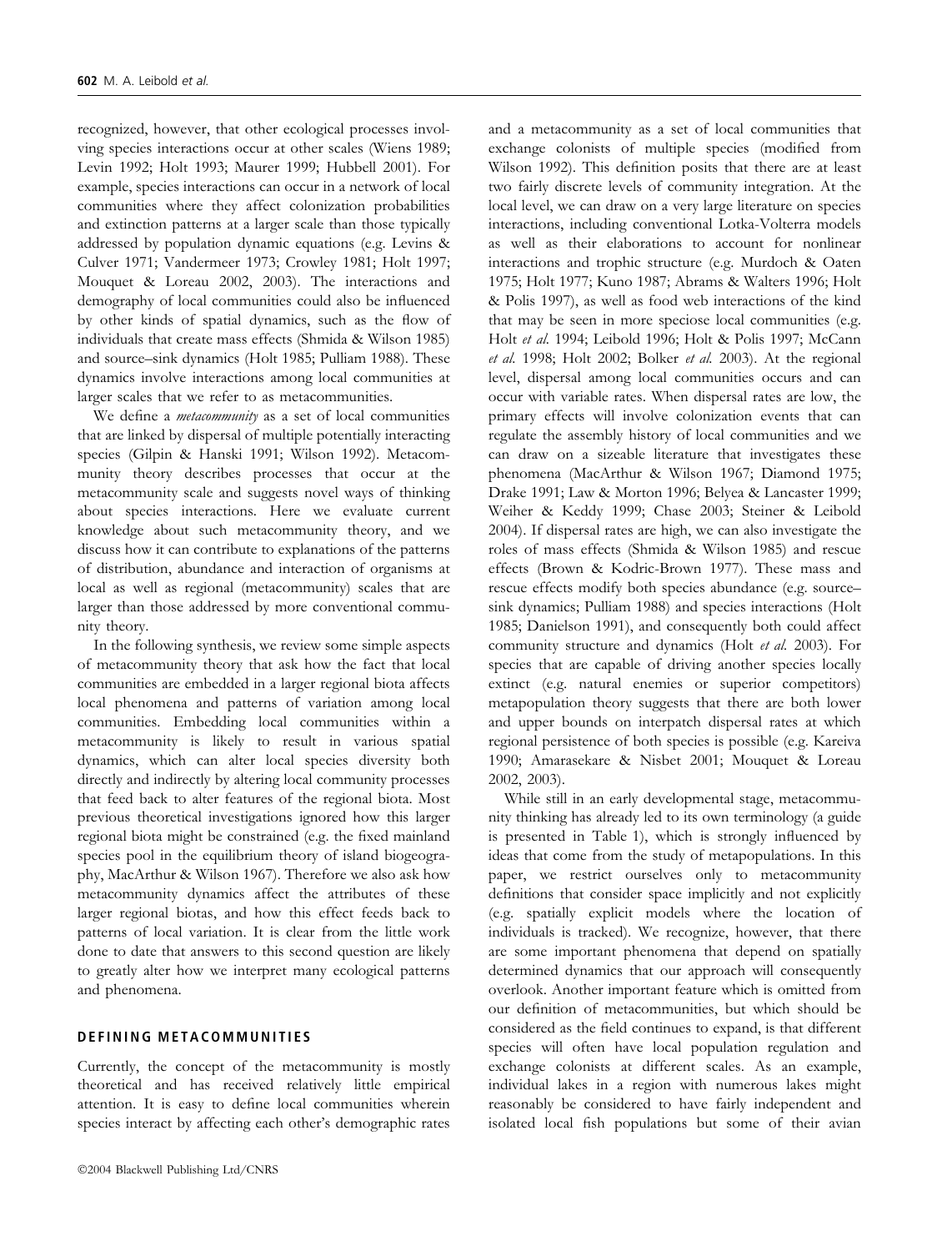| Term                                             | Definition                                                                                                                                                                                                                                                                                                                                                                                              |
|--------------------------------------------------|---------------------------------------------------------------------------------------------------------------------------------------------------------------------------------------------------------------------------------------------------------------------------------------------------------------------------------------------------------------------------------------------------------|
| Ecological scales of organization                |                                                                                                                                                                                                                                                                                                                                                                                                         |
| Population                                       | All individuals of a single species within a habitat patch                                                                                                                                                                                                                                                                                                                                              |
| Metapopulation                                   | A set of local populations of a single species that are linked by dispersal (after Gilpin and Hanski 1991)                                                                                                                                                                                                                                                                                              |
| Community                                        | The individuals of all species that potentially interact within a single patch or local area of habitat                                                                                                                                                                                                                                                                                                 |
| Metacommunity                                    | A set of local communities that are linked by dispersal of multiple interacting species (Wilson 1992)                                                                                                                                                                                                                                                                                                   |
|                                                  |                                                                                                                                                                                                                                                                                                                                                                                                         |
| Descriptions of space                            |                                                                                                                                                                                                                                                                                                                                                                                                         |
| Patch                                            | A discrete area of habitat. Patches have variously been defined as microsites or localities<br>(Levins 1969; Tilman 1994; Amarasekare & Nisbet 2001; Mouquet & Loreau 2002). In this paper we<br>use the term analogously to localities, which are capable of holding populations or communities                                                                                                        |
| Microsite                                        | A site that is capable of holding a single individual. Microsites are nested within localities                                                                                                                                                                                                                                                                                                          |
| Locality                                         | An area of habitat encompassing multiple microsites and capable of holding a local community                                                                                                                                                                                                                                                                                                            |
| Region                                           | A large area of habitat containing multiple localities and capable of supporting a metacommunity. This<br>corresponds to the 'mesoscale' of Holt (1993)                                                                                                                                                                                                                                                 |
| Types of dynamics                                |                                                                                                                                                                                                                                                                                                                                                                                                         |
| Spatial dynamics                                 | Any mechanism by which the distribution or movement of individuals across space influences local<br>or regional population dynamics. Different types of dynamics are discussed by Holyoak & Ray (1999)                                                                                                                                                                                                  |
| Mass effect                                      | A mechanisms for spatial dynamics in which there is net flow of individuals created by differences<br>in population size (or density) in different patches (Shmida & Wilson 1985)                                                                                                                                                                                                                       |
| Rescue effect                                    | A mechanism for spatial dynamics in which there is the prevention of local extinction of species<br>by immigration (Brown & Kodric-Brown 1977)                                                                                                                                                                                                                                                          |
| Source-sink effects                              | A mechanism for spatial dynamics in which there is the enhancement of local populations by                                                                                                                                                                                                                                                                                                              |
|                                                  | immigration in 'sink' localities due to migration of individuals from other localities where emigration<br>results in lowered populations                                                                                                                                                                                                                                                               |
| Colonization                                     | A mechanism for spatial dynamics in which populations become established at sites from which they<br>were previously absent                                                                                                                                                                                                                                                                             |
| Dispersal                                        | Movement of individuals from a site (emigration) to another (immigration)                                                                                                                                                                                                                                                                                                                               |
| Stochastic extinctions                           | A mechanism whereby established local populations of component species become extinct for reasons<br>that are independent of the other species present or of deterministic change in patch quality. Among<br>other possibilities these include stochastic components associated with small populations and                                                                                              |
|                                                  | extinctions due to stochastic environmental changes (i.e. disturbances) that can affect large<br>populations                                                                                                                                                                                                                                                                                            |
| Deterministic extinctions                        | A mechanism whereby established local populations of component species become extinct due<br>to deterministic aspects of patch quality or in the composition of the local community                                                                                                                                                                                                                     |
| Metacommunity dynamics                           | The dynamics that arise within metacommunities. Logically, these consist of spatial dynamics,<br>community dynamics (multispecies interactions or the emergent properties arising from them within                                                                                                                                                                                                      |
|                                                  | communities), and the interaction of spatial and community dynamics. The term is best avoided<br>because its use detracts from the dynamical mechanisms                                                                                                                                                                                                                                                 |
| Types of model population or community structure |                                                                                                                                                                                                                                                                                                                                                                                                         |
|                                                  | Classic (Levins) metapopulation A group of identical local populations with finite and equal probabilities of extinction<br>and recolonization - no rescue effects occur                                                                                                                                                                                                                                |
| Source–sink system                               | A system with habitat-specific demography such that some patches (source habitats) have a finite<br>growth rate of greater than unity and produce a net excess of individuals which migrate to sink<br>patches. Populations in sink habitats have finite growth rates of less than one and would decline to<br>extinction in the absence of immigration from sources (based on Holt 1985; Pulliam 1988) |
| Mainland-island system                           | A system with variation in local population size which influences the extinction probability<br>of populations. Systems are usually described as consisting of extinction-resistant mainland<br>populations and extinction-prone island populations (Boorman and Levitt 1973).                                                                                                                          |
| Open community                                   | A community which experiences immigration and/or emigration                                                                                                                                                                                                                                                                                                                                             |
| Closed community                                 | A community that is isolated, receiving no immigrants and giving out no emigrants                                                                                                                                                                                                                                                                                                                       |
| Patch occupancy model                            | A model in which patches contain either individuals or populations of one or more species and where<br>local population sizes are not modelled                                                                                                                                                                                                                                                          |
| Spatially explicit model                         | A model in which the arrangement of patches or distance between patches can influence patterns<br>of movement and interaction                                                                                                                                                                                                                                                                           |

Table 1 Terms used to define scales of organization and population dynamics in metacommunities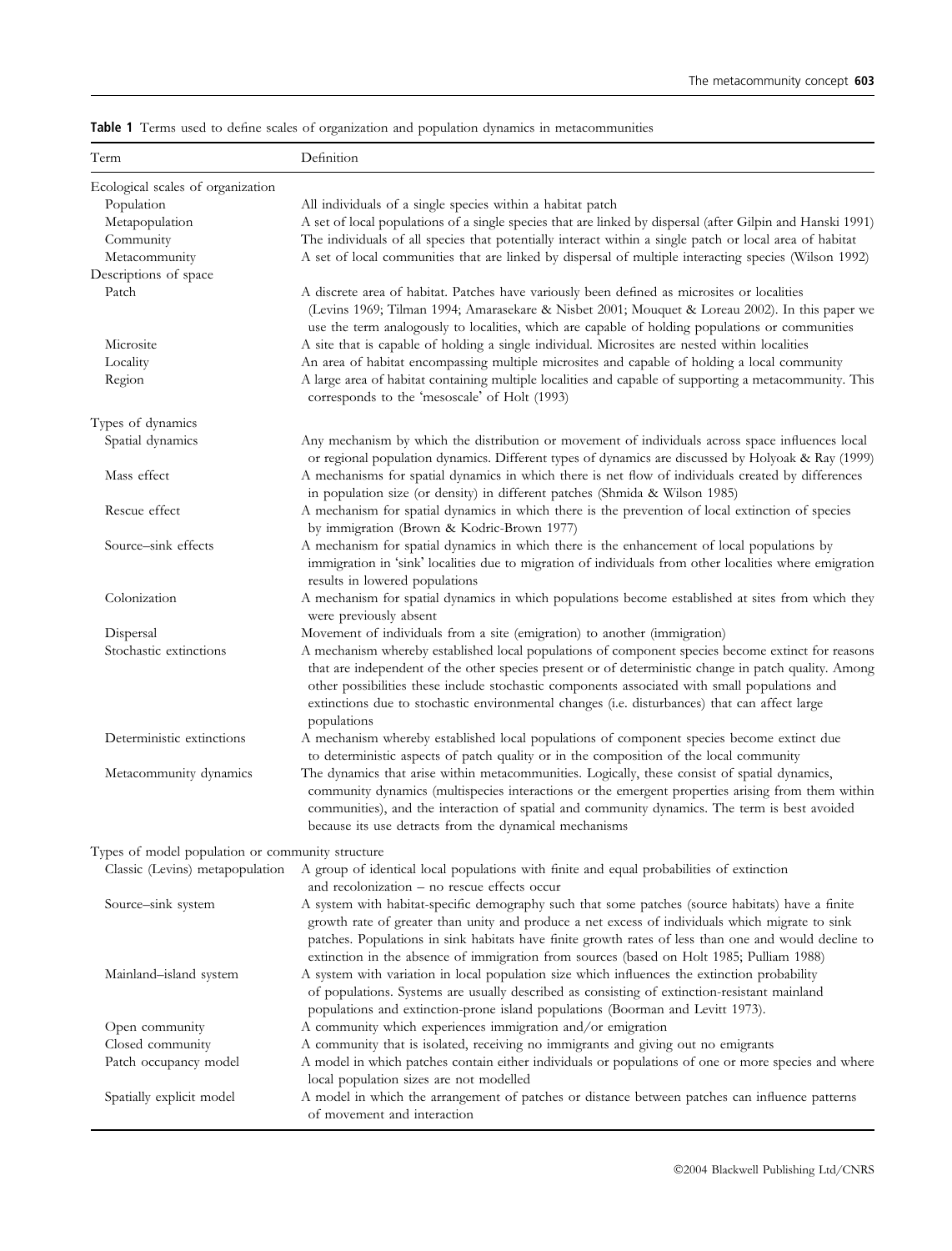$Table 1$  continued

| $1$ abic I <i>comuned</i>   |                                                                                                                                                                                                                                                                                                                                                                                                                                                                                                 |  |
|-----------------------------|-------------------------------------------------------------------------------------------------------------------------------------------------------------------------------------------------------------------------------------------------------------------------------------------------------------------------------------------------------------------------------------------------------------------------------------------------------------------------------------------------|--|
| Term                        | Definition                                                                                                                                                                                                                                                                                                                                                                                                                                                                                      |  |
| Spatially implicit model    | A model in which the arrangement of patches and/or individuals does not influence the dynamics of<br>the system. Movement is assumed equally likely between all patches                                                                                                                                                                                                                                                                                                                         |  |
| Metacommunity paradigms     |                                                                                                                                                                                                                                                                                                                                                                                                                                                                                                 |  |
| Patch dynamics perspective  | A perspective that assumes that patches are identical and that each patch is capable of containing<br>populations. Patches may be occupied or unoccupied. Local species diversity is limited by dispersal.<br>Spatial dynamics are dominated by local extinction and colonization                                                                                                                                                                                                               |  |
| Species-sorting perspective | A perspective that emphasizes the resource gradients or patch types cause sufficiently strong<br>differences in the local demography of species and the outcomes of local species' interactions that<br>patch quality and dispersal jointly affect local community composition. This perspective emphasizes<br>spatial niche separation above and beyond spatial dynamics. Dispersal is important because it allows<br>compositional changes to track changes in local environmental conditions |  |
| Mass-effect perspective     | A perspective that focuses on the effect of immigration and emigration on local population dynamics.<br>In such a system species can be rescued from local competitive exclusion in communities where they<br>are bad competitors, by immigrate from communities where they are good competitors. This<br>perspective emphasizes the role that spatial dynamics affect local population densities                                                                                               |  |
| Neutral perspective         | A perspective in which all species are similar in their competitive ability, movement and fitness<br>(Hubbell 2001). Population interactions among species consist of random walks that alter relative<br>frequencies of species. The dynamics of species diversity are then derived both from probabilities of<br>species loss (extinction, emigration) and gain (immigration, speciation).                                                                                                    |  |

predators probably have demographic rates that are regulated over larger spatial scales, involving sets of lakes.

It is also possible to imagine species interactions occurring over more than two scales. In fact, many current models of metacommunity dynamics, especially those inspired by work on sessile taxa (e.g. plants), are based on a three-level hierarchy (Table 1). At the smallest scale microsites can hold a single *individual*. Microsites are nested within *localities* that hold *local communities* similar to those in conventional species interaction models. In turn, local communities are connected to other such communities as part of a metacommunity occupying a region. In much of the literature, localities are often equivalent to habitat patches. This distinction becomes blurred in patch occupancy models (e.g. Levins 1969; Hastings 1980; Hubbell 2001; Mouquet & Loreau 2002) where patches can be viewed either as microsites or localities holding individuals or populations. In this paper we use the term patch to be equivalent to a locality capable of holding a local population or community (Table 1).

Obviously, the application of these theoretical definitions of metacommunities to real empirical situations is not straightforward. Two of the biggest problems are that local communities do not always have discrete boundaries and that different species may respond to processes at different scales. Nevertheless some systems probably approximate these definitions better than others. Examples tend to fall into three categories: (1) assemblages of discrete, permanent

2004 Blackwell Publishing Ltd/CNRS

habitat patches, (2) temporary patches distinct from a background habitat matrix but varying in position and frequency with time and (3) permanent habitats with indistinct boundaries.

Clusters of oceanic islands exemplify the first category, with oceans providing barriers to dispersal to different degrees depending on the taxa considered (Mehranvar & Jackson 2001). The vast literature on island biogeography is a starting point for finding many potential examples of communities where isolation at certain spatial scales and habitat area has been shown to influence species diversity, although other community properties have not been studied as extensively. Similarly, ponds and lakes often have biotas that are strongly bounded by terrestrial habitat, but again the degree to which the intervening terrestrial habitat is a barrier varies between taxa. One well-studied example of this first kind derives from experimental work using carpets of epilithic moss, containing a species-rich assemblage of microarthropods; experiments showed that altering landscape connectivity influenced several community properties, such as local and regional diversity and secondary productivity (Gilbert et al. 1998; Gonzalez et al. 1998; Gonzalez & Chaneton 2002).

The second category consists of assemblages occupying habitat patches that are temporary, which vary in position, and are distinct from the intervening habitat matrix. Species in these environments may be strongly regulated by traits related to spatial dynamics such as dispersal (Harrison &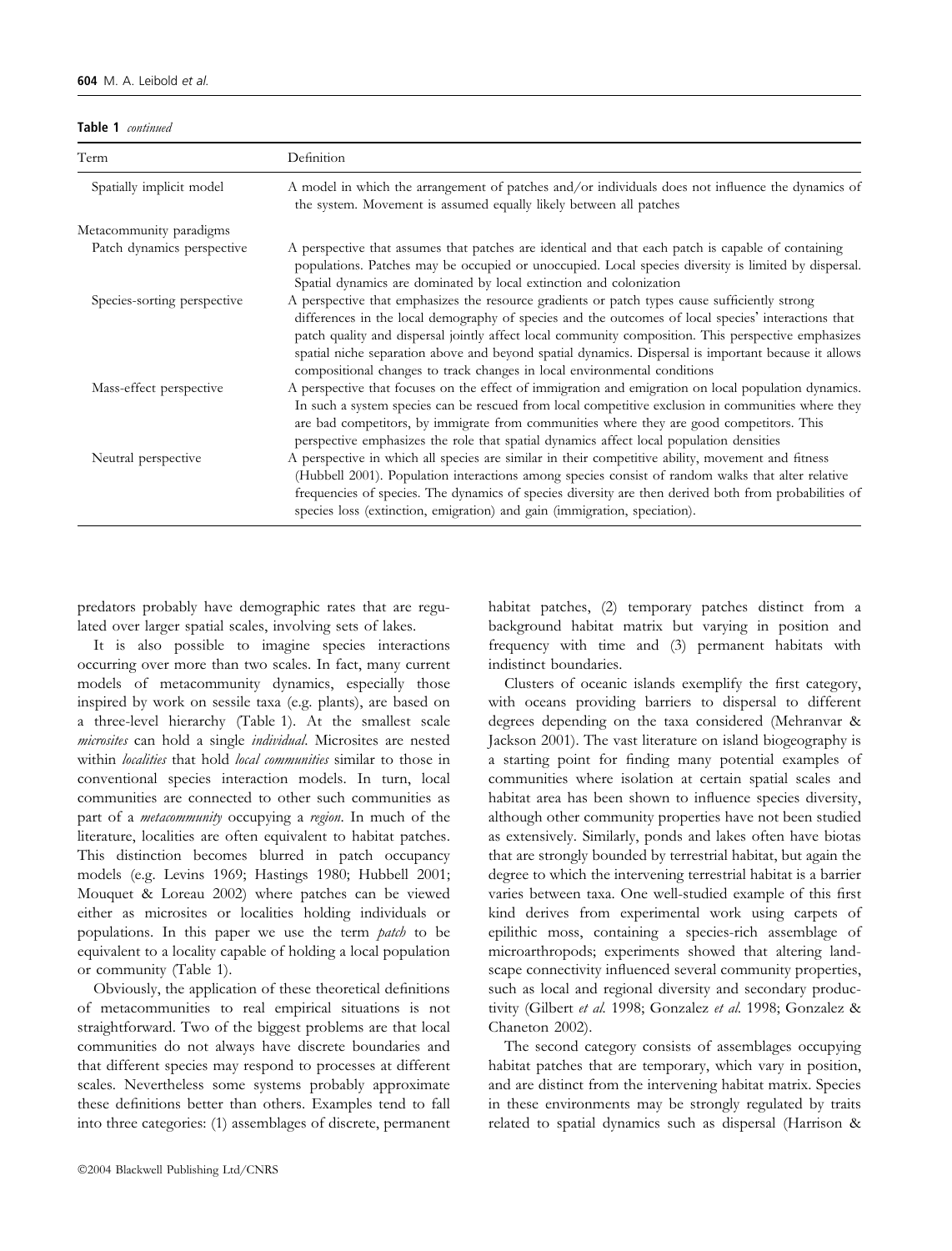Taylor 1997). For example, pitcher plants form temporary patches of aquatic habitat, requiring dispersal of at least some inhabitants, which range from bacteria to insects (Kneitel & Miller 2002, 2003; Miller et al. 2002). The inhabitants of water-filled tree holes (Kitching 2001) and fungal fruiting bodies (Worthen et al. 1996) are other potential examples of this kind of community. In cases where habitat patches have continuity in space but suffer frequent disturbances that can eliminate active populations of the component community, dormancy may be another important factor that can alter the consequent metacommunity dynamics.

The final category is the most problematic, consisting of systems in which habitats are more permanent and boundaries are less distinct. For example, coral reefs are habitats containing species which operate over different spatial scales due to differences in the degree of larval retention (Roberts 1997), and because species respond to various scales of productivity, currents and upwelling (Cornell & Karlson 2000). In reefs the role of dispersal in maintaining species diversity is generally unclear but is hypothesized to be important by various authors (e.g. Mumby 1999; Cornell & Karlson 2000). Even in situations where there are only very diffuse boundaries between habitat patches, e.g. grasslands and various other plant communities, colonization-extinction dynamics or mass effects may still influence community structure over some spatial and temporal scales (e.g. Shmida & Wilson 1985; Tilman 1994; Husband & Barrett 1996; Kessler 2000). In such systems the degree to which spatial dynamics are important is likely to vary with the degree of habitat specialization, which influences the organisms' perception of habitat size and isolation (Harrison 1997). Whether models of metacommunity dynamics based on discrete local communities can help us understand these situations is an open question, but convergence of patterns of metacommunity structure (such as those described below) with more conventional situations would indicate that they might.

# FOUR SIMPLIFIED VIEWS OF METACOMMUNITIES

To date, theoretical and empirical work on metacommunities falls along four broad lines or approaches that we refer to as the 'patch-dynamic', 'species-sorting', 'mass-effect' and 'neutral' paradigms (Fig. 1).

# The patch-dynamic paradigm

The first approach assumes that there are multiple identical patches that undergo both stochastic and deterministic extinctions that can be affected by interspecific interactions, and that are counteracted by dispersal. Two approaches have been used to model these kinds of dynamics. Often, models based on patch dynamics are based on occupancy formalisms in which patches are either vacant or are occupied by populations at their equilibrium so that there is an assumption of distinct time scales between local dynamics and regional colonization-extinction dynamics. A common limitation is that patches (or localities) are assumed to be identical. The simplest version of this model considers only regional coexistence in systems where species compete for resources but no other kinds of species interactions influence local dynamics, and local dynamics are not explicitly considered (Levins & Culver 1971). For competitive metacommunities in a homogeneous environment, regional coexistence is possible given an appropriate tradeoff between competitive ability and dispersal; such a scenario is illustrated for two competing species in Fig. 1a. Recent papers by Yu et al. (2001) and Yu & Wilson (2001) also consider a trade-off between fecundity and dispersal with similar conclusions. This classic two-level approach has been re-scaled by Hastings (1980) and Tilman (1994), who considered a single community divided into single-resource patches (microsites rather than localities; Table 1) that cannot contain more than one individual. Here, extinction rates are re-interpreted as mortality rates and the results are essentially the same: coexistence is possible given a competition-colonization trade-off. Both these formalisms give broadly similar results for the local and regional coexistence discussed here. Different results can occur when there are weak interactions or mutualisms involved (Klausmeier 2001).

The effects of predator–prey interactions on regional persistence has been considered in patch occupancy models with patches containing individuals or populations (e.g. Caswell 1978; McCauley et al. 1993) and also in models with explicit local dynamics (e.g. Crowley 1981). Adding predators that are capable of causing local extinction of prey leads to constraints on the dispersal rates at which regional persistence is possible. Prey must colonize patches faster than they are driven extinct and more rapidly than predators, and persistence is only possible at intermediate dispersal rates (reviewed in Kareiva 1990; Taylor 1990). Metapopulation models have also considered two parasitoids and a single host species (Hassell et al. 1994) resulting in constraints on dispersal similar to competition models, but no published patch dynamics models that we are aware of have evaluated more complete community structures. One of the best empirical examples of multispecies patch dynamics is provided by the work on a total of 10 species, including a butterfly, its host plants and parasitoids (Van Nouhuys & Hanski 2002). This work builds on a strong tradition of patch dynamics exemplified by Hanski and colleagues's work on butterfly metapopulations (Hanski 1998). A second potential example is the lizards and spiders on Caribbean islands investigated by Schoener & Spiller (1987, 1996).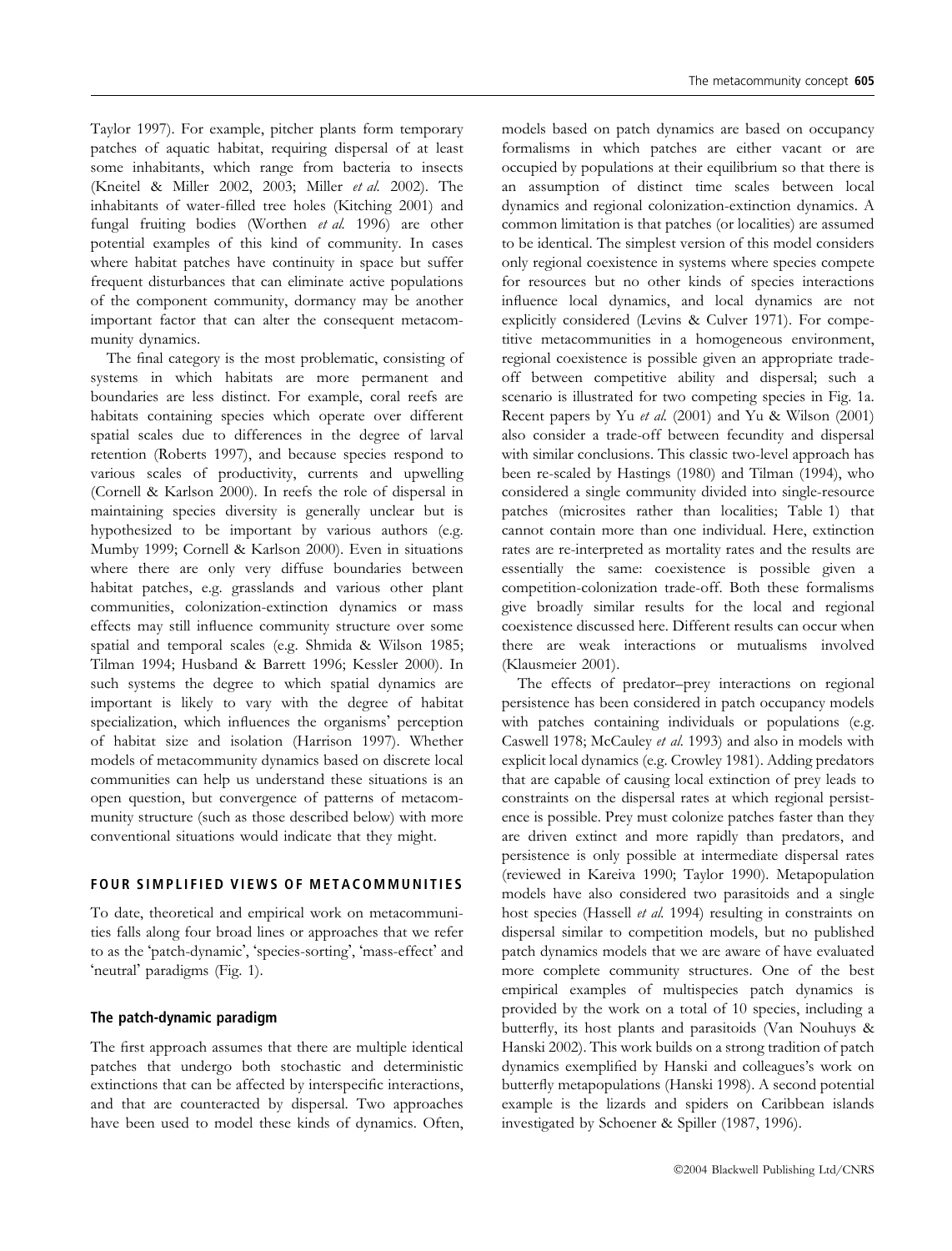

Figure 1 Schematic representation of the four paradigms for metacommunity theory for two competing species with populations A and B. Arrows connect donor populations with potential colonization sites, shown as large boxes or ovals. Solid arrows indicate higher dispersal than dashed arrows and either unidirectional movement (single-headed arrows) or bidirectional movement (double-headed arrows). The degree to which a species is the competitive dominant in a site is shown by the matching of the smaller box or oval (denoting its habitat type niche) with the site symbol. The four paradigms illustrated are (a) patch-dynamics, (b) species-sorting, (c) mass-effects and (d) neutral. In (a) the patchdynamics paradigm is shown with conditions that permit coexistence: a competition-colonization trade-off is illustrated with species A being a superior competitor but species B being a superior colonist; the third patch is vacant and could become occupied by either species. In (b) species are separated into spatial niches and dispersal is not sufficient to alter their distribution. In (c) mass effects cause species to be present in both source and sink habitats; the smaller letters and symbols indicate smaller sized populations. In (d) all species are currently present in all patches; species would gradually be lost from the region and would be replaced by speciation.

#### The species-sorting paradigm

The second approach builds on theories of community change over environmental gradients (see Whittaker 1962) and considers the effects of local abiotic features on population vital rates and species interactions (Tilman 1982; Leibold 1998; Chase & Leibold 2003). In this perspective, local patches are viewed as heterogeneous in some factors and the outcome of local species interactions depends on aspects of the abiotic environment. If different species can only inhabit exclusive habitat types, the resulting metacommunity can be broken down into two independent ones, but when individual species can inhabit multiple habitat types, there are a variety of outcomes that reflect how species interact at larger spatial scales. One way to model such dynamics is to extend assembly models (e.g. Law & Morton 1996) to systems with multiple patch types. Like many patch-dynamics models, this approach assumes that there is a separation of time scales between local population dynamics and colonization-extinction dynamics. Populations are assumed to go to their equilibrium behaviour (be it a stable point or a more complex oscillating or complex attractor) in between colonization events and before environmental perturbations that might cause extinctions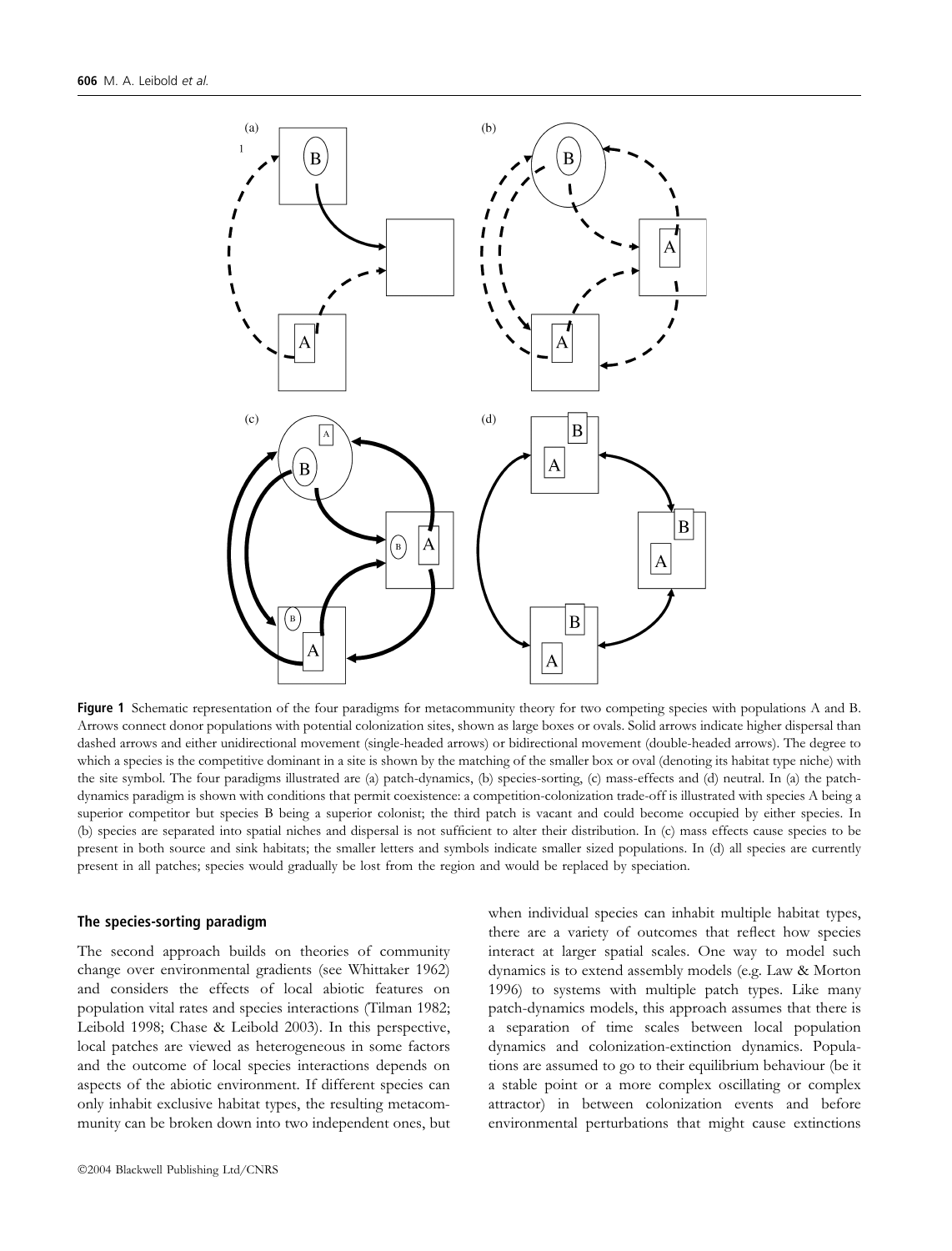to occur. This approach focuses on trade-offs among species that allow them to specialize on different patch types (local conditions) rather than on possible trade-offs between such traits and dispersal (as is found in the competitioncolonization trade-off commonly found in patch dynamics models).

This species-sorting perspective has much in common with traditional theory about niche separation and coexistence (Dobzhansky 1951; MacArthur 1958; Pianka 1966). At larger spatial scales, however, metacommunity processes are important in allowing local community composition to track changes in the local environment (due to perturbations or gradual environmental change, for example) in ways that maintain the correspondence between local conditions and composition. Law & Leibold (In press) show how speciessorting models can have different dynamics in a metacommunity framework than in more conventional assembly models, one important difference is that metacommunity dynamics in cases with endpoint dynamics that consist of repeated cycles can be stabilized at the metacommunity scale. Shurin et al. (2003) show that alternate stable local communities are unlikely to occur in metacommunities unless they have sufficient environmental heterogeneity among patches. Metacommunity dynamics also constrain attributes of the regional biota in important ways that relate to ecological constraints at larger scales (see Leibold 1998; Chase & Leibold 2003; Shurin et al. 2003). The result is that species distributions are closely linked to local conditions and largely independent of unrelated purely spatial effects (Cottenie et al. 2003; Leibold and Norberg, in press). Nevertheless, species sorting can still result in complex dynamics because of the possibility of cyclical assembly dynamics that are habitat-specific (e.g. Law & Morton 1996; Steiner & Leibold 2004). In these situations communities go through assembly cycles that repeat themselves. One case that comes up in food web models is when a species from a low trophic level serves to assemble a food chain that is dependent on it and is excluded by competition with a competitor that has no resident consumers. The new basal species can then serve to assemble its own food chain that may be reciprocally invaded and excluded by the first species. Such food web assembly cycles involving species sorting (matching of prey to consumers and vice versa) appear in food web models of community assembly (Steiner & Leibold 2004) where their occurrence is enhanced by higher productivity.

Pond plankton appear to be a good example of such metacommunities. In metacommunities consisting of ponds in a biogeographically constrained region local communities appear to be highly resistant to invasion by absent species from the region unless there are significant perturbations (Shurin 2000, 2001). This would indicate that local communities have reached endpoint assembly configura-

tions. On the other hand, even under unusually high immigration, species from other patch types seem to have very little influence on these local communities (Cottenie et al. 2003), indicating that local population dynamics are not strongly influenced by such mass effects (see below). Consequently there is good correspondence between local composition and local abiotic conditions (e.g. Leibold 1999; Cottenie et al. 2003) even after sudden environmental changes have occurred (e.g. Cottenie et al. 2003).

# The mass-effects paradigm

While the patch-dynamics and species-sorting paradigms presume that there is a separation of time scales between local dynamics and colonization-extinction dynamics, important regional dynamics may also emerge when this is not so, and local population dynamics are quantitatively affected by dispersal. Such mass effects due to dispersal require that different patches have different conditions at a given time and be sufficiently connected that dispersal can result in source–sink relations between populations in different patches, and they can have potentially strong influences on the relationships between local conditions and community structure (Holt 1993; Mouquet & Loreau 2002, 2003). The role of dispersal is twofold. Immigration can supplement local birth rates to enhance densities of local populations beyond what might be expected in closed communities and second, and emigration can enhance the loss rates of local populations from that expected in closed communities (Brown & Kodric-Brown 1977; Shmida & Wilson 1985; see also Holyoak & Ray 1999). Such a scenario is depicted in Fig. 1c.

For competing species there are two versions of the model, one is a pure competitive weighted lottery in which discrete changes in the number of individuals for a fixed total population size are determined by probabilistic rules related to relative population sizes and attributes (Chesson 1985; Iwasa & Roughgarden 1986; Mouquet & Loreau 2003) and the other is based on the classical MacArthur model of species competition (Levin 1974; Amarasekare 2000; Amarasekare & Nisbet 2001). The two approaches introduce a constraint of regional similarity; even though coexisting species have to differ in their abilities to compete in a particular patch type, they have to have compensating differences in their abilities to compete and disperse to other patch types that make them similar at the regional scale. Coexistence in such a metacommunity is obtained through a regional compensation of local competitive abilities: as a consequence, species are locally different but regionally similar (Mouquet & Loreau 2002). Mass effects allowing for local coexistence however are constrained in complex ways (Amarasekare & Nisbet 2001) because coexistence requires spatial variance in fitness (competitive ability) but cannot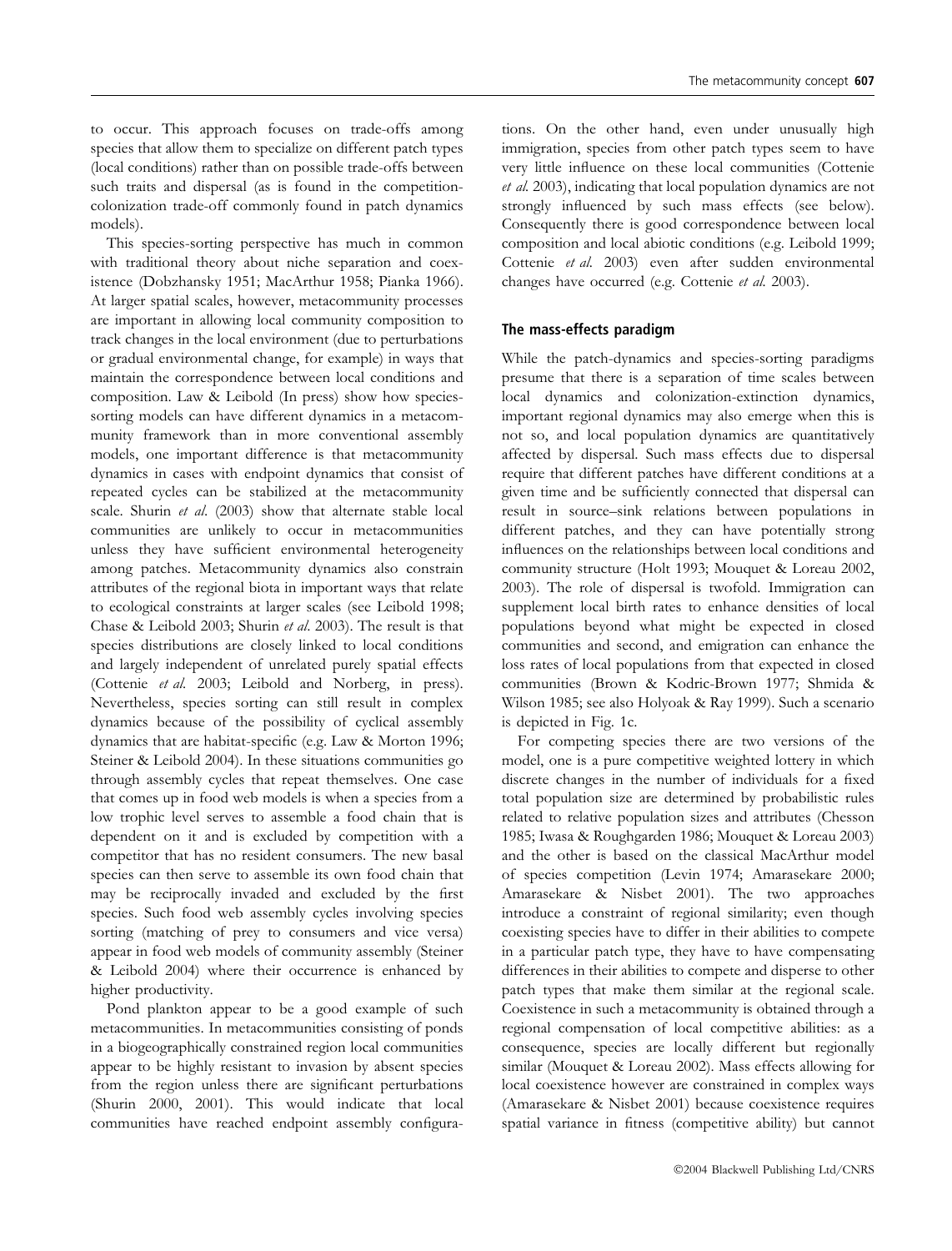occur if there is too much dispersal among patch types. There are at least two artificial fragmentation experiments that provide potential examples of empirical systems that appear to fit this paradigm. Gonzalez et al. (1998) showed that the provision of habitat corridors (presumably facilitating movement) reduced loss of species diversity in a system consisting of microarthropods inhabiting moss patches on stones. Holyoak (2000) demonstrated that the rate of species loss was reduced by the presence of corridors in a food web consisting of bacteria and four protist species food webs and that a mass (rescue) effect was present for a basal protist species. At very high dispersal rates, however, mass effects can reduce coexistence in the regional metacommunity with consequent parallel reduction of local diversity as the local communities become homogenized (Mouquet & Loreau 2003), a prediction that corresponds with findings of Kneitel & Miller (2003) and Forbes & Chase (2002).

### The neutral paradigm

All the previous approaches presume that species differ from each other in either their niche relations with local factors and/or in their abilities to disperse or avoid local extinctions (e.g. Fig. 1d). The dynamics that result depend on the trade-offs that emerge from these assemblages and their consequences at the local and regional scales. In the absence of any such differences among species, the behaviour of metacommunities can be different (Caswell 1976; Bell 2000; Hubbell 2001). Regardless of how likely such equivalence might be, this 'neutral' view can be regarded as a null hypothesis for the other three views described above (Bell 2001), but it may also describe dynamics of some communities where species are close to being equivalent or where transient dynamics are very long. As an example, McPeek & Brown (2000) have investigated differences between competing damselfly species and finds rather little difference among some species, leaving the neutral paradigm as a potential explanation for high species diversity in this groups of insects.

In the absence of speciation or of immigration from outside a metacommunity, a neutral model will eventually lead to loss of all competing species but one via a slow process of random walks to extinction (Chesson & Huntly 1997). Thus, in contrast to the other views described above it cannot explain how local and regional diversity differ without appeal to other processes. Hubbell (2001) has explored the model in situations where speciation acts to counteract the extinction process and points out that even slow speciation rates can lead to very high sustained levels of diversity in such metacommunities. Under these conditions the neutral model has its own metacommunity dynamics predominantly influenced by slow random patterns of compositional change in space and through time.

# THE ROLE OF TRADE-OFFS AMONG SPECIES TRAITS IN METACOMMUNITIES

The problem is that real ecological communities are probably subject to both habitat variability and to local stochastic or non-equilibrium dynamics. A synthetic perspective on metacommunities would be a great improvement in understanding how communities are structured by the joint action of processes operating at both local and regional scales (Amarasekare 2003; Kneitel & Chase 2004).

Clearly all four paradigms outlined above capture interesting aspects of metacommunity dynamics. Further, it is unlikely that all the species that interact in a given set of real metacommunities will uniformly conform to any one of these perspectives. Instead, it is likely that each of these sets of processes will play interactive roles in structuring real metacommunities. A synthetic perspective on these four approaches is not currently at hand. However, the extent to which real metacommunities will conform to the predictions listed above will depend on how well the system conforms to the assumptions of the models.

Assumptions in the four models are of at least two types. First, the models make different assumptions about the nature of differences among local sites. In the case of the patch dynamic and neutral models, the assumptions are that local sites do not differ in any respect except for the species composition that exists at any given moment in time. Alternatively the mass-effect and species-sorting perspectives assume that there are intrinsic differences among local sites in their attributes so that different species might be favoured at different sites.

Second, these models differ in the assumptions they make about the ecological traits of species involved in the metacommunity. In the neutral model, the assumption is that there is no variation in these traits, and consequently no covariation either. In the patch-dynamic models for competitive metacommunities the assumption is that there is sufficient variation in competitive ability, and that covariance with dispersal is sufficiently negative to permit regional coexistence. In the mass-effect and species-sorting models, the assumptions are that there are trade-offs in the abilities of species to perform well under different habitat conditions. These considerations lead to the idea that a synthesis of mass-effect and species-sorting perspectives is probably most easily done, and indeed such synthesis has already been suggested (Amarasekare & Nisbet 2001; Mouquet & Loreau 2002, 2003; Amarasekare 2003).

More important, however, is that the behaviour of actual metacommunities may depend strongly on how the species pools have evolved (Shurin et al. 2000; Amarasekare 2003; Leibold & Miller 2004). If there has not been the evolution of trade-offs between dispersal and competitive ability for example, then the predictions of the patch-dynamic model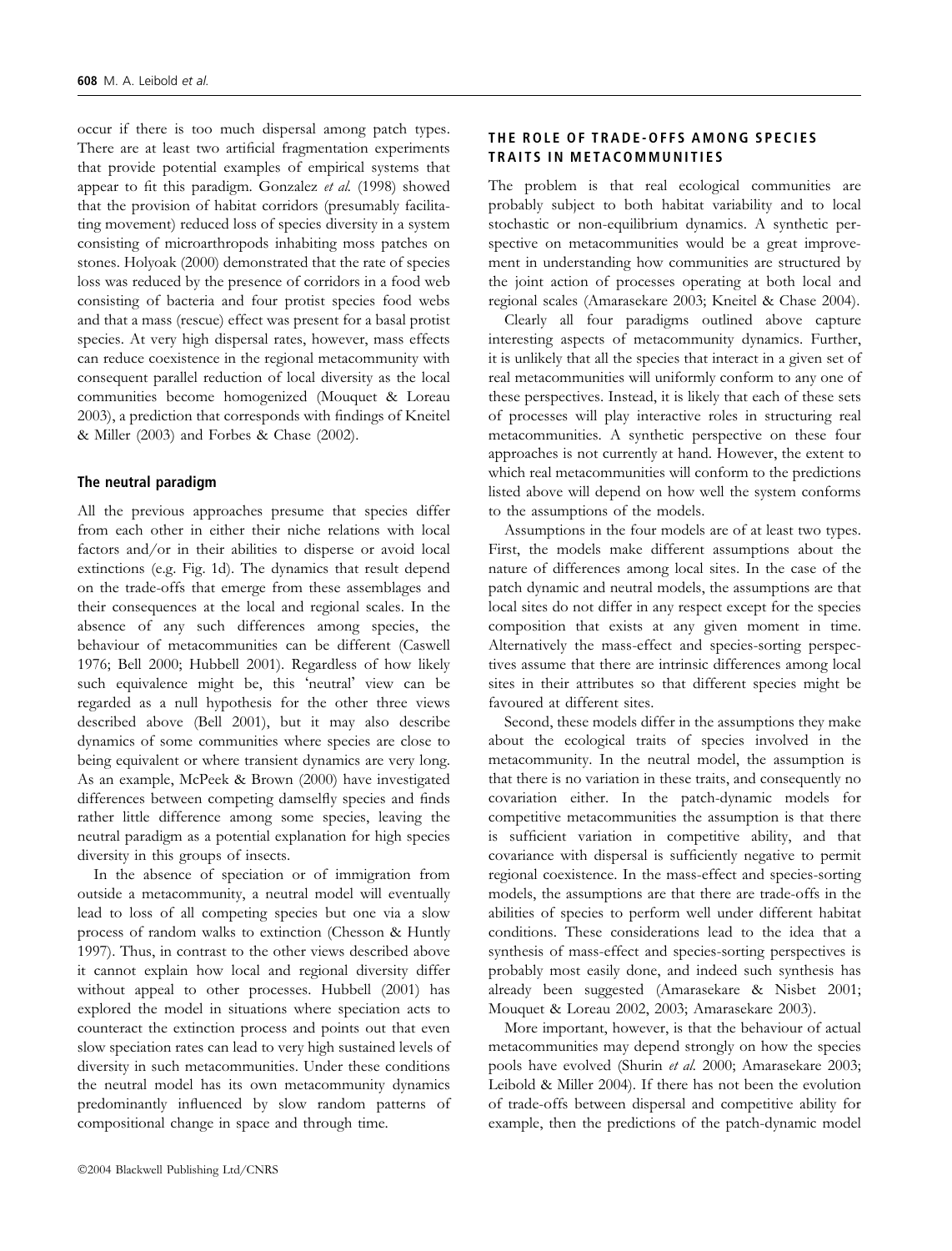for competitive metacommunities will not be obtained even if habitat patches do undergo temporal dynamics. Similarly, if there has not been the evolution of trade-offs for alternate resources, then the predictions of the species-sorting model will not be obtained even if there is a lot of variation among patches in local habitats. It is thus the interaction of the trait (co)-variation and the attributes of the patches in the system that should most strongly affect the behaviour of the system. Of course, the distribution of traits among the species in the regional species pool will be determined by evolutionary and biogeographic processes, and this would imply that these larger-scale evolutionary processes would play an important role in structuring metacommunities.

# THE SIGNIFICANCE OF THE METACOMMUNITY CONCEPT IN ECOLOGY

The metacommunity approach has already provided novel insights into several well-known aspects of community ecology. For example, the hypothesis of 'community-wide character displacement' (CWCD) is that locally coexisting species should be less similar to each other than those that would have been expected by random draws from a larger regional pool. Data consistent with CWCD have been suggested as evidence for a strong role of interspecific competition in structuring communities (Diamond 1975). However, a metacommunity perspective shows that sorting along gradients in communities might result in just the reverse pattern, i.e. locally coexisting species should be more similar than random draws (see Leibold 1998). This prediction results from the fact that combinations of species that are more similar in resource use are less invasible by new species, and these combinations are therefore more likely to persist in the face of colonization. The complication is that as coexisting species become more similar the dynamic stability of the system decreases (see Abrams 1999 for a detailed contrast between systems with point equilibria and systems that oscillate in relation to similarity). Thus the actual outcome of metacommunity dynamics will depend on how this tension between invasibility of point equilibria and the dynamic stability of those equilibria is resolved. If the effect of similarity on stability is large (perhaps especially if interactions are nonlinear or if the environment is unstable) then CWCD is more likely than if the effect of similarity on stability is small. The metacommunity perspective provides an important modification of the interpretation of CWCD from purely local theory because it predicts that CWCD should be associated with non-equilibrium local population dynamics instead of the more conventional assumption that CWCD was more likely when local populations were at competitive equilibria. Patterns consistent with CWCD and patterns indicating just the opposite have been observed in nature, even in situations where the patches are relatively homogenous (Gotelli & Graves 1996; Chase & Leibold 2003), indicating that both ends of the spectrum of results may exist but studies have not yet focused on metacommunity interpretations.

A second example is the inference of regional influences on local communities based on non-asymptotic relationships between local and regional diversity. Classically, the shape of this relationship has been used to infer whether or not local communities are 'saturated' (i.e. susceptible to invasions). Recent work using metacommunity theory (Caswell & Cohen 1993; Loreau 2000; Shurin & Allen 2001; Mouquet & Loreau 2003), however, shows that this inference is not warranted and that this can depend on dispersal. The conclusions of these metacommunity models are supported by direct experimental investigation (Shurin 2000) showing that systems that show non-asymptotic relations can be strongly saturated (Shurin et al. 2000). One solution of this apparent paradox is found in a food web metacommunity assembly model (Shurin & Allen 2001). In this model predators can prevent some prey species from coexisting with others via inhibition effects, but they can also facilitate coexistence among some other prey species. Ultimately the diversity of the local prey assemblages can become saturated but the diversity where this occurs is arbitrary depending on the distribution of prey and predator traits (see also Grover 1994) and will be greater when the regional species pool is large, thus facilitating more diverse local combinations of predators and prey. At the regional level diverse predators and prey assemblages allow more heterogeneity in the eventual compositions of local sites, thus also favouring high regional diversity.

A third case in which a metacommunity perspective can be useful involves consistent patterns in the distribution of local vs. regional biodiversity across different gradients. In relation to productivity gradients, for example, there seems to be a change in these two types of diversity relations: diversity of local communities often shows a unimodal relationship to productivity (e.g. Tilman & Pacala 1993; Rosenzweig 1995; Leibold 1999) but regional diversity can simultaneously show a monotonic relationship (e.g. Mittelbach et al. 2001; Chase & Leibold 2002). This can only be true if turnover among local communities with similar productivity is much higher at high productivity than at low productivity. This may occur if high productivity sites tend to be more heterogeneous among themselves in other abiotic factors but this is not always obviously so (Chase & Leibold 2002). However, there are two other possibilities. One is that alternative stable states are more likely at higher productivity than at lower productivity and that these alternative states coexist in a metacommunity (Chase 2003; Chase & Leibold 2003). A second is that assembly processes that lead to repeated cyclical changes in composition (rather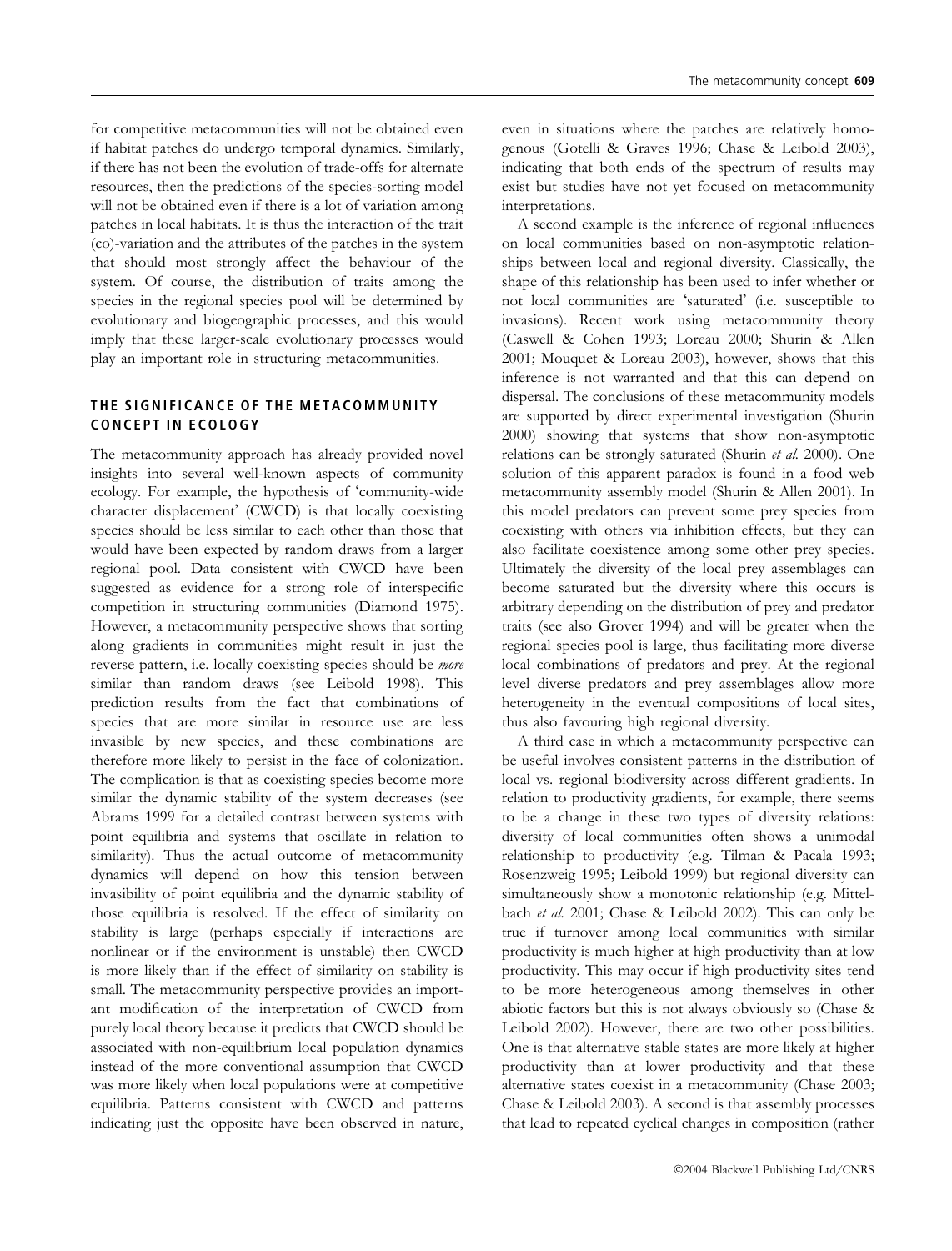than single composition endpoints) are more likely at high productivity (Steiner & Leibold 2004). Metacommunity models with varying levels of dispersal also show that whether there is a unimodal diversity–productivity relationship also depends critically on the assumed form of local dynamics (Mouquet et al. 2002; Mouquet & Loreau 2003).

One of the more intriguing aspects of current work on metacommunities is the identification of patterns in variation of ecosystem attributes over larger spatial scales. For example, there is evidence that species turnover (or sorting) is essential in producing the well-documented scaling relationships in the standing biomass of organisms at adjacent trophic levels in response to variation in productivity (Leibold et al. 1997; Chase et al. 2000). Models that ignore such metacommunity processes indicate that responses to productivity should be very heterogeneous, sometimes strongly favouring plants and otherwise strongly favouring herbivores (e.g. Oksanen et al. 1981; Abrams 1993). Metacommunity structure is important here because it characterizes the species pool that allows compositional change to track environmental changes in productivity (Leibold & Norberg, in press). In the absence of appropriate 'players in the wings', changes in productivity strongly favour either plants or herbivores as predicted by local models of food webs, but colonization and subsequent extinctions are what allows food web structure to change in ways that yield roughly symmetric effects on both plant and herbivores.

This is a simple example of a broader set of ways in which metacommunity dynamics might regulate the effects of biodiversity on ecosystem attributes. Current theoretical and experimental work is focused on the effects of local diversity on local ecosystem attributes. However, metacommunity dynamics can substantially alter our expectations based solely on a local perspective. For example, in closed local communities, enhanced diversity is likely to lead to decreased stability of local communities and, potentially, of the ecosystems in which they occur (May 1973; Pimm & Lawton 1978). However, dispersal among different local communities from a metacommunity with higher regional biodiversity might stabilize these local dynamics (Mouquet et al. 2002). An important conclusion is that biodiversity at larger spatial scales may also be important in regulating the dynamic behaviour of ecosystems in ways that differ significantly from currently documented effects of local diversity.

# **PROSPECTUS**

In this review, we have proposed a definition for metacommunities and we have reviewed four simplistic approaches that have been taken to model them. It is clear from this review that any synthesis that links these four approaches to each other would greatly facilitate empirical work and would provide a much more realistic framework for understanding ecology at these larger scales. We have also tried to show how metacommunity approaches can lead to substantial changes in the ways we interpret ecological phenomena, both at the local scale (e.g. the role of source– sink relations in modifying local diversity) and at the metacommunity scale (e.g. the role of source–sink relations in altering regional diversity). More importantly perhaps are some of the ways that metacommunities show how local and regional processes interact, such as the relationships between local saturation of diversity and the correlations between local and regional diversity. We suspect that numerous other ecological phenomena will either be discovered or will be reinterpreted in the context of metacommunities and view this as an extremely exciting area for future work. The work is particularly important as ecologists struggle to find ways to use their usually smallscale studies of ecological processes to make conclusions about the larger-scale dynamics that are often of greater environmental concern. For example, Skelly (2002) has shown that amphibian demography is substantially different in natural ponds than in studies conducted in closed mesocosms that are meant to mimic these ponds. While the causes of these differences are unclear, one possibility is that dynamical changes in resources, pathogens or parasites involving metacommunity dynamics operate differently in the naturally open systems than in the closed mesocosm analogues.

Clearly the work done on metacommunities to date is still in its infancy. It is important because it provides a way for ecologists to seek principles that can explain ecological patterns at larger scales than in the past. While the work certainly draws on much 'classic' work such as island biogeography and the study of vegetation gradients, novel insights are coming from two forms of integration. First there is the inclusion of more realistic community structure and community ecology into approaches that previously considered only species diversity, such as much of island biogeography and explorations of alpha, beta and gamma diversity. Second and perhaps more important is the novel integration of community ecology with population dynamic approaches that have conventionally been limited to the local scale that is providing new insights.

In this review we have limited our attention of metacommunity approaches that are not spatially explicit. In part this is because the literature on spatially explicit models is becoming much larger than what we could have reviewed, but in part it is because we are interested in general approaches that do not strongly depend on spatially explicit details of systems and of the movements or organisms. We recognize that spatially explicit models have an equally important role in extending ecological approaches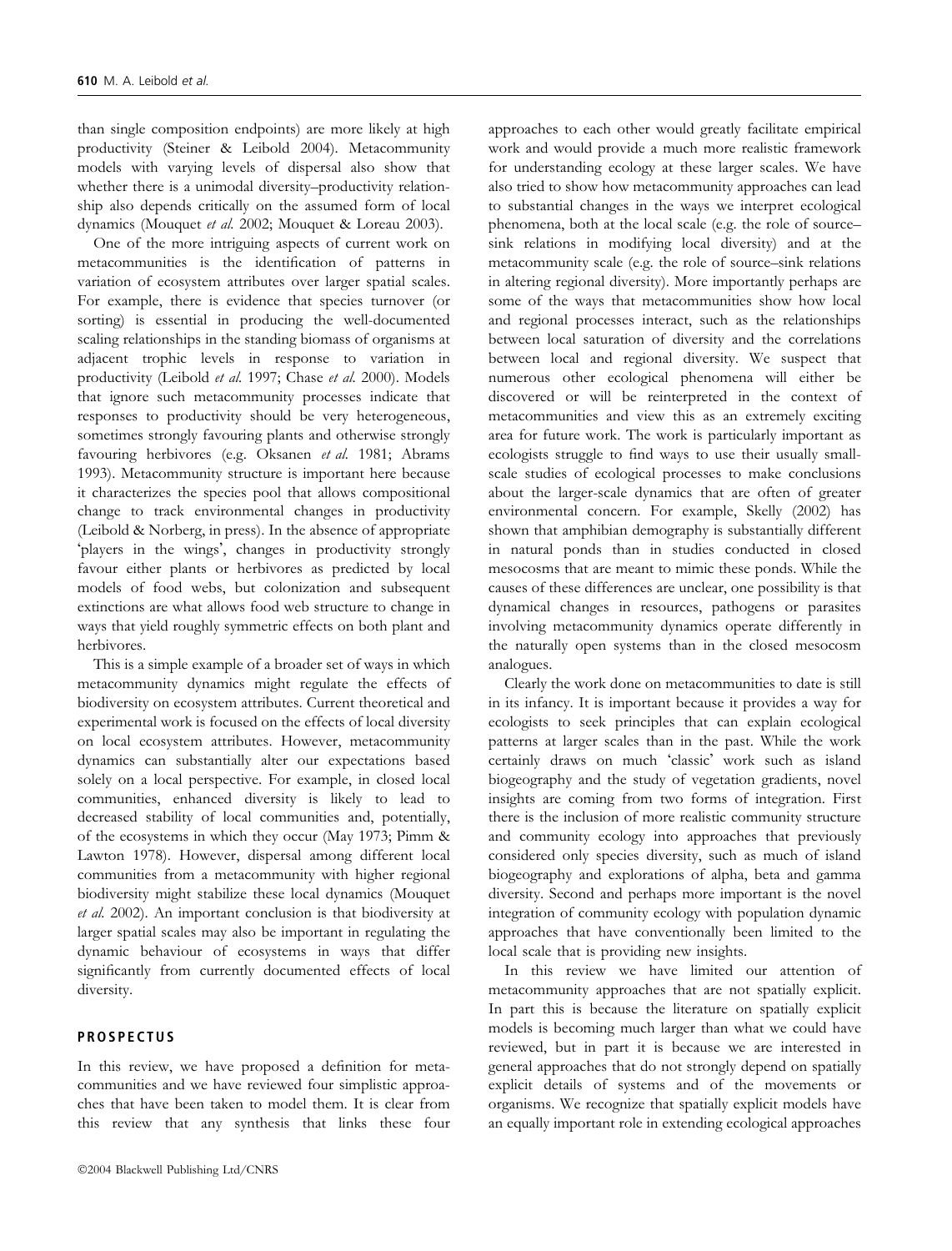to larger scales. It is possible that such models could give better predictions for the behaviour of specific systems than the generalized metacommunity approach we have reviewed here. However, even if this is so, it is our contention that metacommunity models of the type we have described in this review will be useful in both interpreting these models and in showing how systems that may have very different spatial dynamics vary, either by giving convergent results or by producing different outcomes.

# ACKNOWLEDGEMENTS

We thank S. Hall and P. Geddes and two anonymous referees for comments on earlier drafts of this manuscript. This work was supported by the National Center for Ecological Analysis and Synthesis. MH was supported by NSF DEB-0213026.

#### **REFERENCES**

- Abrams, P.A. (1993). Effect of increased productivity on the abundances of trophic levels. Am. Nat., 141, 351–371.
- Abrams, P.A. (1999). Is predator-mediated coexistence possible in unstable systems? Ecology, 80, 608–621.
- Abrams, P.A. & Walters, C.J. (1996). Invulnerable prey and the paradox of enrichment. Ecology, 77, 1125-1133.
- Amarasekare, P. (2000). The geometry of coexistence. Biol. J. Linnean Soc., 71, 1–31.
- Amarasekare, P. (2003). Competitive coexistence in spatially structure environments: a synthesis. Ecol. Lett., 6, 1109-1122.
- Amarasekare, P. & Nisbet, R.M. (2001). Spatial heterogeneity, source–sink dynamics, and the local coexistence of competing species. Am. Nat., 158, 572-584.
- Bell, G. (2000). The distribution of abundance in neutral communities. Am. Nat., 155, 606-617.
- Bell, G. (2001). Neutral macroecology. Science (Washington DC), 293, 2413–2418.
- Belyea, L.R. & Lancaster, J. (1999). Assembly rules within a contingent ecology. Oikos, 86, 402–416.
- Bolker, B., Holyoak, M., Krivan, V., Rowe, L. & Schmitz, O. (2003). Connecting theoretical and empirical studies of traitmediated interactions. Ecology, 84, 1101–1114.
- Boorman, S.A. & Levitt, P.R. (1973). Group selection on the boundary of a stable population. Theor. Pop. Biol., 4, 85–128.
- Brown, J.H. & Kodric-Brown, A. (1977). Turnover rates in insular biogeography: effect of immigration on extinction. Ecology, 58, 445–449.
- Caswell, H. (1976). Community structure neutral model analysis. Ecol. Monogr., 46, 327–354.
- Caswell, H. (1978). Predator mediated co-existence: a non-equilibrium model. Am. Nat., 112, 127–154.
- Caswell, H. & Cohen, J.E. (1993). Local and regional regulation of species-area relations: a patch-occupancy model. In: Species Diversity in Ecological Communities (eds Ricklefs, R.E. & Schluter, D.). Belknap, Cambridge, MA, pp. 99–107.
- Chase, J.M. (2003). Community assembly: when does history matter? Oecologia, 136, 489–495.
- Chase, J.M. & Leibold, M.A. (2002). Spatial scale dictates the productivity–biodiversity relationship. Nature, 416, 427–430.
- Chase, J.M. & Leibold, M.A. (2003). Ecological Niches. University of Chicago Press, Chicago, IL.
- Chase, J.M., Leibold, M.A., Downing, A. & Shurin, J.B. (2000). Effects of productivity, herbivory and plant species turnover in grassland food webs. Ecology, 81, 2485–2497.
- Chesson, P.L. (1985). Coexistence of competitors in spatially and temporally varying environments – a look at the combined effects of different sorts of variability. Theor. Popul. Biol., 28, 263–287.
- Chesson, P. & Huntly, N. (1997). The roles of harsh and fluctuating conditions in the dynamics of ecological communities. Am. Nat., 150, 519–553.
- Cornell, H.V. & Karlson, R.H. (2000). Coral species richness: ecological versus biogeographical influences. Coral Reefs, 19, 37–49.
- Cottenie, K., Michels, E., Nuytten, N. & De Meester, L. (2003). Zooplankton metacommunity structure: regional vs. local processes in highly interconnected ponds. Ecology, 84, 991–1000.
- Crowley, P.H. (1981). Dispersal and the stability of predator–prey interactions. Am. Nat., 118, 673–701.
- Danielson, B.J. (1991). Communities in a landscape: the influence of habitat heterogeneity on the interactions between species. Am. Nat., 138, 1105-1120.
- Diamond, J.M. (1975). Assembly of species communities. In: Ecology and Evolution of Communities (eds Cody, M.L. & Diamond, J.M.). Belknap, Cambridge, MA, pp. 342–444.
- Dobzhansky, T.G. (1951). Genetics and the Origin of Species, 3rd edn. Columbia University Press, New York.
- Drake, J.A. (1991). Community-assembly mechanics and the structure of an experimental species ensemble. Am. Nat., 137, 1–26.
- Forbes, A.E. & Chase, J.N. (2002). The role of habitat connectivity and landscape geometry in experimental zooplankton metacommunities. Oikos, 96, 433–440.
- Gilbert, F., Gonzalez, A. & Evans-Freke, I. (1998). Corridors maintain species richness in the fragmented landscapes of a microecosystem. Proc. R. Soc. London Ser. B, 265, 577-582.
- Gilpin, M.E. & Hanski, I.A. (1991). Metapopulation Dynamics: Empirical and Theoretical Investigations. Academic Press, London.
- Gonzalez, A. & Chaneton, E.J. (2002). Heterotrophic species extinction, abundance and biomass dynamics in an experimentally fragmented microecosystem. *J. Anim. Ecol.*, 71, 594-602.
- Gonzalez, A., Lawton, J.H., Gilbert, F.S., Blackburn, T.M. & Evans-Freke, I. (1998). Metapopulation dynamics, abundance, and distribution in a microecosystem. Science, 281, 2045-2047.
- Gotelli, N.J. & Graves, G.R. (1996). Null Models in Ecology. Smithsonian Institution Press, Washington, DC.
- Grover, J.P. (1994). Assembly rules for communities of nutrientlimited plants and specialist herbivores. Am. Nat., 143, 258–282.
- Hanski, I. (1998). Metapopulation Ecology. Oxford University Press, Oxford, UK.
- Harrison, S. (1997). How natural habitat patchiness affects the distribution of diversity in Californian serpentine chaparral. Ecology, 78, 1898.
- Harrison, S. & Taylor, A.D. 1997. Empirical evidence for metapopulation dynamics: a critical review. In: Metapopulation Dynamics: Ecology, Genetics and Evolution (eds Hanski, I. & Gilpin, A.D.). Academic Press, San Diego, CA, pp. 27–42.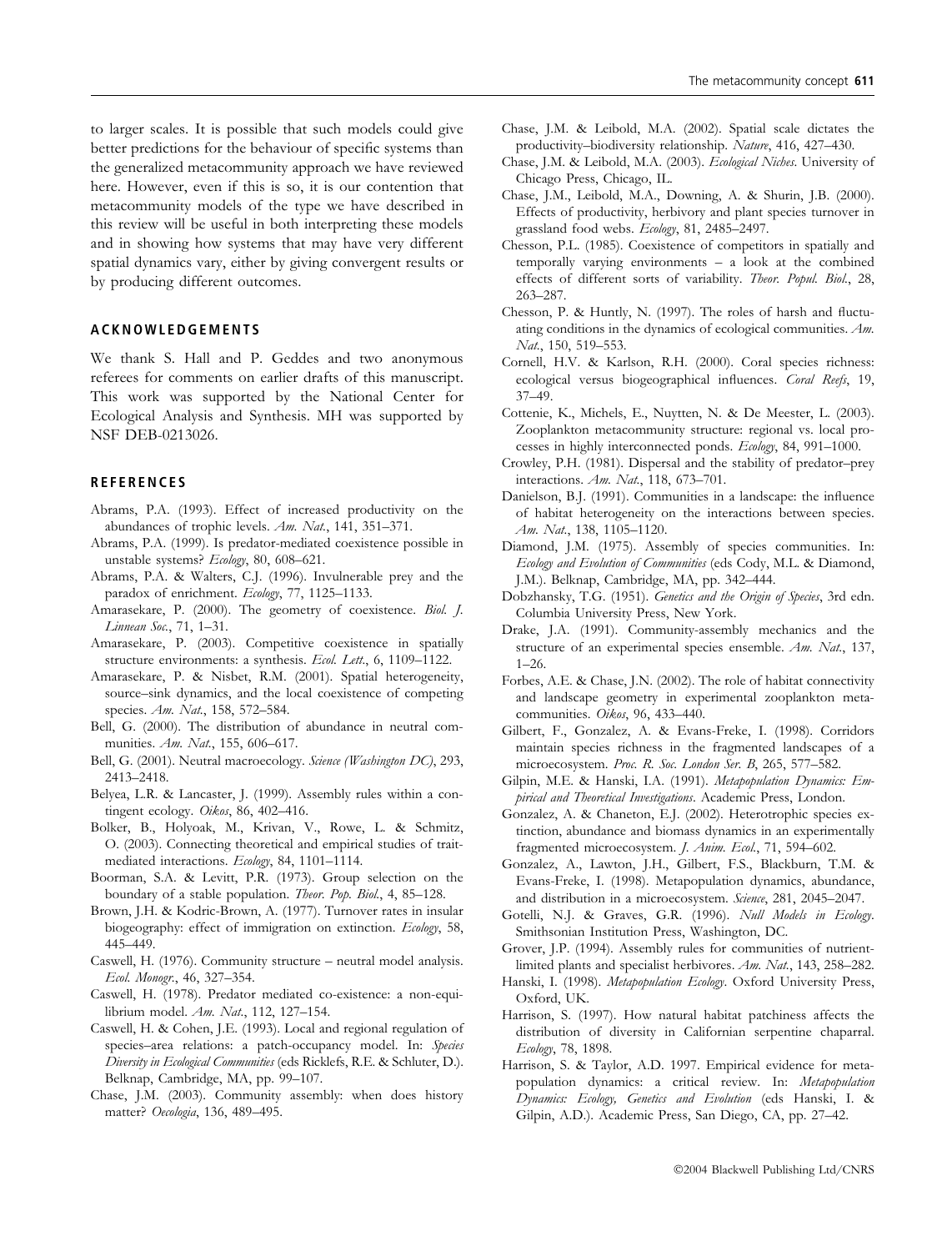- Hassell, M.P., Comins, H.N. & May, R.M. (1994). Species coexistence and self-organizing spatial dynamics. Nature, 370, 290– 292.
- Hastings, A. (1980). Disturbance, coexistence, history, and competition for space. Theor. Popul. Biol., 18, 363-373.
- Holt, R.D. (1977). Predation, apparent competition, and the structure of prey communities. Theor. Popul. Biol., 12, 237–266.
- Holt, R.D. (1985). Population dynamics in two-patch environments: some anomalous consequences of an optimal habitat distribution. Theor. Popul. Biol., 28, 181-208.
- Holt, R.D. (1993). Ecology at the mesoscale: the influence of regional processes on local communities. In: Species Diversity in Ecological Communities (eds Ricklefs, R. & Schluter, D.). University of Chicago Press, Chicago, IL, pp. 77–88.
- Holt, R.D. (1997). From metapopulation dynamics to community structure: some consequences of spatial heterogeneity. In: Metapopulation Dynamics: Ecology, Genetics, and Evolution (eds Hanski, I.P. & Gilpin, M.E.).
- Holt, R.D. (2002). Food webs in space: on the interplay of dynamic instability and spatial processes. Ecol. Res., 17, 261–273.
- Holt, R.D. & Polis, G.A. (1997). A theoretical framework for intraguild predation. Am. Nat., 149, 745-764.
- Holt, R.D., Grover, J. & Tilman, D. (1994). Simple rules for interspecific dominance in systems with exploitative and apparent competition. Am. Nat., 144, 741–771.
- Holt, R.D., Barfield, M. & Gonzalez, A. (2003). Impacts of environmental variability in open populations and communities: 'inflation' in sink environments. Theor. Popul. Biol., 64, 315-330.
- Holyoak, M. (2000). Habitat subdivision causes changes in food web structure. Ecol. Lett., 3, 509-515.
- Holyoak, M. & Ray, C. (1999). A roadmap for metapopulation research. Ecol. Lett., 2, 273–275.
- Hubbell, S.P. (2001). The Unified Neutral Theory of Biodiversity and Biogeography. Princeton University Press, Princeton, NJ.
- Husband, B.C. & Barrett, S.C.H. (1996). A metapopulation perspective in plant population biology. J. Ecol., 84, 461–469.
- Iwasa, Y. & Roughgarden, J. (1986). Interspecific competition among metapopulations with space-limited subpopulations. Theor. Popul. Biol., 30, 194–214.
- Kareiva, P. (1990). Population dynamics in spatially complex environments: theory and data. Philos. Trans. R. Soc. London Ser. B, 330, 175–190.
- Kessler, M. (2000). Upslope-directed mass effect in palms along an Andean elevational gradient: a cause for high diversity at midelevations? Biotropica, 32, 756-759.
- Kitching, R.L. (2001). Food webs in phytotelmata: 'bottom-up' and 'top-down' explanations for community structure. Ann. Rev. Entomol., 46, 729–760.
- Klausmeier, C.A. (2001). Habitat destruction and extinction in competitive and mutualistic metacommunities. Ecol. Lett., 4, 57-63.
- Kneitel, J.M. & Chase, J.M. (2004). Trade-offs in community ecology: linking spatial scales and species coexistence. Ecol. Lett., 7, 69–80.
- Kneitel, J.M. & Miller, T.E. (2002). Resource and top-predator regulation in the pitcher plant (Sarracenia purpurea) inquiline community. Ecology, 83, 680-688.
- Kneitel, J.M. & Miller, T.E. (2003). Dispersal rates affect species composition in metacommunities of Sarracenia purpurea inquilines. Am. Nat., 162, 165-171.
- Kuno, E. (1987). Principles of predator–prey interaction in theoretical, experimental, and natural population systems. Adv. Ecol. Res., 16, 250–331.
- Law, R. & Leibold, M.A. (in press). Assembly dynamics in metacommunities. In: Metacommunity Ecology: Emerging Views of Community Structure and Dynamics Above the Local Scale (eds Holyoak, M., Leibold, M.A. & Holt, R.D.).
- Law, R. & Morton, R.D. (1996). Permanence and the assembly of ecological communities. Ecology, 74, 1347–1361.
- Leibold, M.A. (1996). A graphical model of keystone predators in food webs: trophic regulation of abundance, incidence and diversity patterns in communities. Am. Nat., 147, 784–812.
- Leibold, M.A. (1998). Similarity and local co-existence of species in regional biotas. Evol. Ecol., 12, 95-110.
- Leibold, M.A. (1999). Biodiversity and nutrient enrichment in pond plankton communities. Evol. Ecol. Res., 1, 73–95.
- Leibold, M.A. & Miller, T.E. (2004). From metapopulations to metacommunities. In: Ecology, Genetics, and Evolution of Metapopulations (eds Hanski, I. & Gaggiotti, O.E.). Elsevier/Academic Press, Amsterdam, pp. 133–150.
- Leibold, M.A. & Norberg, J. (in press). Plankton metacommunities as self-organized adaptive systems. Limnol. Oceanogr.
- Leibold, M.A., Chase, J.M., Shurin, J.B. & Downing, A.L. (1997). Species turnover and the regulation of trophic structure. Annu. Rev. Ecol. Syst., 28, 467–494.
- Levin, S.A. (1974). Dispersion and population interactions. Am. Nat., 108, 207-228.
- Levin, S.A. (1992). The problem of pattern and scale in ecology. Ecology, 73, 1943–1967.
- Levins, R. (1969). Some demographic and genetic consequences of environmental heterogeneity for biological control. Bull. Entomol. Soc. Am., 15, 237-240.
- Levins, R. & Culver, D. (1971). Regional coexistence of species and competition between rare species. Proc. Natl. Acad. Sci. USA, 68, 1246–1248.
- Loreau, M. (2000). Are communities saturated? On the relationship between alpha, beta and gamma diversity. Ecol. Lett., 3, 73-76.
- MacArthur, R.H. (1958). Population ecology of some warblers of northeastern coniferous forests. Ecology, 39, 599–619.
- MacArthur, R.H. & Wilson, E.O. (1967). The Theory of Island Biogeography. Princeton University Press, Princeton, NJ.
- Maurer, B.A. (1999). Untangling Ecological Complexity: The Macroscopic Perspective. University of Chicago Press, Chicago, IL.
- May, R.M. (1973). Stability and Complexity in Model Ecosystems. Princeton University Press, Princeton, NJ.
- McCann, K., Hastings, A. & Huxel, G.R. (1998). Weak trophic interactions and the balance of nature. Nature, 395, 794–798.
- McCauley, E., Wilson, W.G. & de Roos, A.M. (1993). Dynamics of age- and spatially-structured predator–prey interactions: individual-based models and population level formulations. Am. Nat., 142, 412–442.
- McPeek, M.A. & Brown, J.M. (2000). Building a regional species pool: diversification of the Enallagma damselflies in eastern North America. Ecology, 81, 904–920.
- Mehranvar, L. & Jackson, D.A. (2001). History and taxonomy: their roles in the core-satellite hypothesis. Oecologia, 127, 131-142.
- Miller, T.E., Kneitel, J.M. & Burns, J.H. (2002). Effect of community structure on invasion success and rate. Ecology (Washington DC), 83, 898–905.